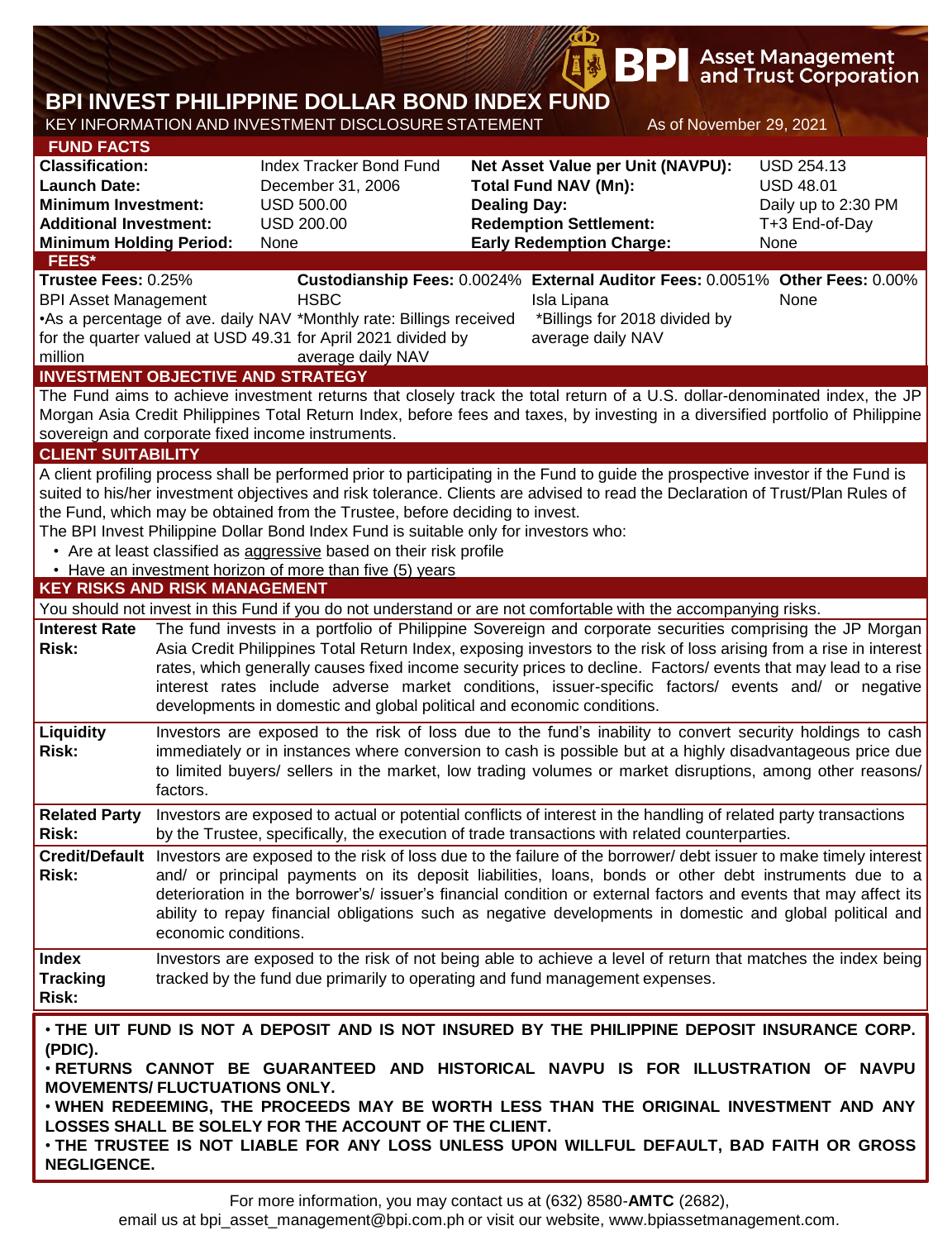## **FUND PERFORMANCE AND STATISTICS AS OF NOVEMBER 29, 2021**

(Purely for reference purposes and is not a guarantee of future results)



\*Benchmark is the JP Morgan Asia Credit Philippines Total Return Index

| <b>CUMULATIVE PERFORMANCE (%) 1</b>    |         |         |       |         |       |                   |  |  |
|----------------------------------------|---------|---------|-------|---------|-------|-------------------|--|--|
|                                        | 1 mo    | 3 mo    | 6 mo  | 1YR     | 3YRS  | S.I. <sup>2</sup> |  |  |
| <b>Fund</b>                            | $-0.12$ | $-1.64$ | 0.45  | $-0.42$ | 22.03 | 154.13            |  |  |
| <b>Benchmark</b>                       | $-0.14$ | $-1.64$ | 0.43  | $-0.09$ | 23.64 | 169.44            |  |  |
| <b>ANNUALIZED PERFORMANCE (%) 1</b>    |         |         |       |         |       |                   |  |  |
|                                        | 1YR     | 2YRS    | 3YRS  | 4YRS    | 5YRS  | S.I.              |  |  |
| <b>Fund</b>                            | $-0.42$ | 3.19    | 6.86  | 4.53    | 4.64  | 6.45              |  |  |
| <b>Benchmark</b>                       | $-0.09$ | 3.48    | 7.33  | 4.89    | 5.01  | 6.87              |  |  |
| <b>CALENDAR YEAR PERFORMANCE (%) 1</b> |         |         |       |         |       |                   |  |  |
|                                        | YTD     | 2020    | 2019  | 2018    | 2017  | 2016              |  |  |
| <b>Fund</b>                            | $-0.73$ | 6.87    | 13.27 | $-0.73$ | 5.85  | 41.36             |  |  |
| <b>Benchmark</b>                       | $-0.55$ | 7.30    | 13.95 | $-0.61$ | 6.36  | 45.61             |  |  |

| <b>NAVPU over the past 12 months</b> |        |
|--------------------------------------|--------|
| Highest                              | 258.40 |
| Lowest                               | 246.74 |
| <b>STATISTICS</b>                    |        |
| <b>Weighted Ave Duration (Yrs)</b>   | 7.45   |
| Volatility, Past 1 Year (%) 3        | 3.52   |
| Port. Weighted Yield to Maturity (%) | 2.83   |
| <b>Current Number of Holdings</b>    | 74     |
| Tracking Error $(3-Yr)^4$ (%)        | 0.49   |

<sup>1</sup>Returns are net of fees.

<sup>2</sup>Since Inception

<sup>3</sup>Measures the degree to which the Fund fluctuates vis-à-vis its average return over a period of time.

<sup>4</sup>Measure of deviation between the Fund's return and benchmark returns. A lower number means the Fund's return is closely aligned with the benchmark. 5 Includes accrued income, investment securities purchased, accrued expenses, etc.

\*Declaration of Trust is available upon request through branch of account.

| <b>PORTFOLIO COMPOSITION</b>                        |                | <b>TOP TEN HOLDINGS</b> |                 |  |
|-----------------------------------------------------|----------------|-------------------------|-----------------|--|
| <b>Allocation</b>                                   | % of Fund      | <b>Name</b>             | <b>Maturity</b> |  |
| Government                                          | 55.56          | <b>RoP Bonds</b>        | 2/2/2030        |  |
| Corporates<br>Cash                                  | 41.97<br>1.11  | <b>RoP Bonds</b>        | 2/2/2042        |  |
| Time deposits and money market                      | 0.30           | <b>RoP</b> Bonds        | 1/20/2040       |  |
| Other receivables – net of liabilities <sup>5</sup> | 1.05           | <b>RoP</b> Bonds        | 1/14/2031       |  |
| <b>Maturity Profile</b>                             |                | <b>RoP Bonds</b>        | 10/23/2034      |  |
| Cash and Less than 1 Year                           | 5.17           | <b>RoP Bonds</b>        | 3/1/2041        |  |
| Between 1 and 3 Years                               | 18.55          | <b>RoP</b> Bonds        | 2/1/2028        |  |
| Between 3 and 5 Years                               | 19.73          | <b>RoP Bonds</b>        | 7/6/2046        |  |
| Between 5 and 7 Years                               | 5.83           | <b>RoP Bonds</b>        | 1/13/2037       |  |
| Between 7 and 10 Years<br>More than 10 Years        | 20.97<br>29.75 | RoP Bonds               | 3/16/2025       |  |
|                                                     |                |                         |                 |  |

## **RELATED PARTY TRANSACTIONS\***

The Fund has investments and trade transactions with BPI Asset Management and Trust Corporation (BPI AMTC):

Ayala Corporation – USD 0.92 million, AC Energy – USD 1.10 million, Bank of the Philippine Islands – USD 0.14 million Globe Telecom – USD 0.56 million, Manila Water Company, Inc. – USD 0.42 million

Investments in the said outlets were approved by the BPI AMTC's Board of Directors. Likewise, all related party transactions are conducted on an arm's length and best execution basis and within established limits.

\* Related party in accordance with BPI AMTC's internal policy.